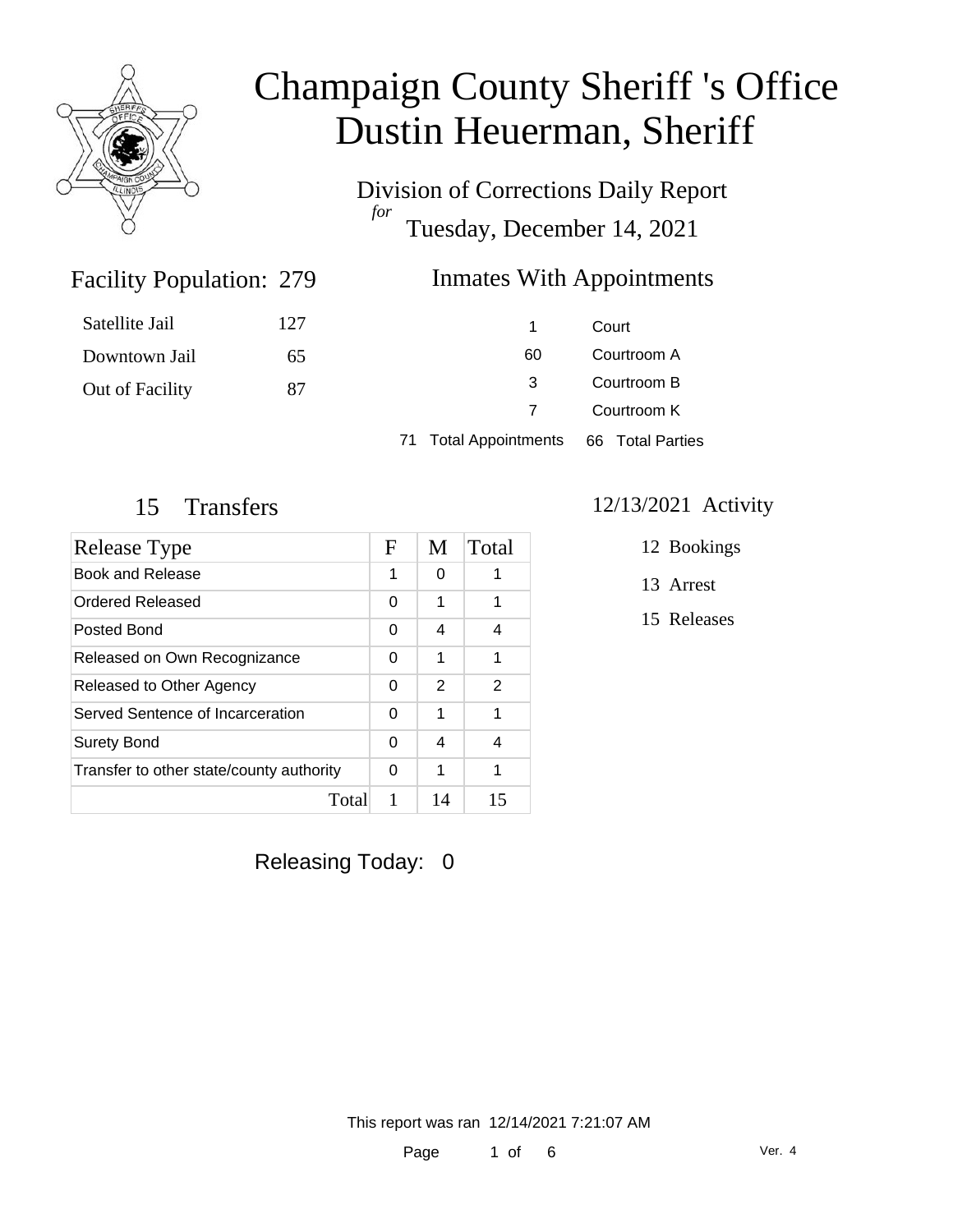

Division of Corrections Daily Report *for* Tuesday, December 14, 2021

Custody Status Count

Civil Pre-Trial 1

- Electronic Home Dentention 18
	- Felony Arraignment 8
		- Felony Other 5
	- Felony Pre-Sentence 7
		- Felony Pre-Trial 189
	- Felony Pre-Trial DUI 4
	- Felony Sentenced CCSO 5
	- Felony Sentenced IDOC 24
		- Hold Other 3
		- Hold Sentenced CCCC 1
		- Hold Sentenced IDOC 1
	- Misdemeanor Arraignment 2
		- Misdemeanor Other 1
		- Misdemeanor Pre-Trial 2
- Misdemeanor Sentenced CCSO 1
	- Petition to Revoke 3
	- Remanded to DHS 3
	- Traffic Arraignment 1
		- Total 279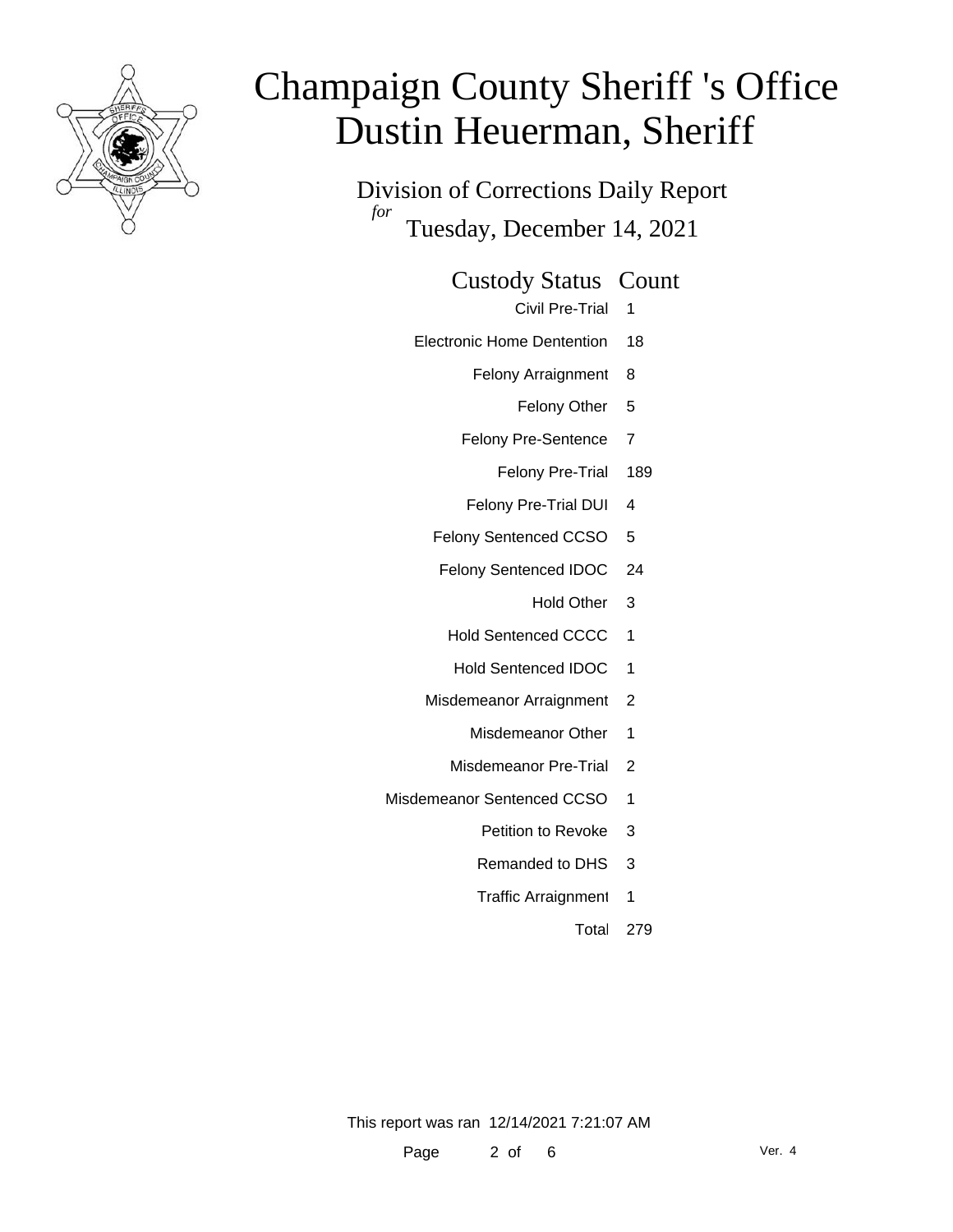

Division of Corrections Daily Report *for* Tuesday, December 14, 2021

### Inmates With Appointments

| Jailing Party Name         | Location    | Number of Records / Node |
|----------------------------|-------------|--------------------------|
| ALLEN, ISAIAH ROBERT       | Courtroom A | 1 / Satellite Jail       |
| AMOS, DERRICK JAMES        | Courtroom A | 1 / Out of Facility      |
| BROWN, CHARMAN LAKEEF      | Courtroom A | 1 / Out of Facility      |
| <b>BROWN, RODNEY LOUIS</b> | Courtroom A | 1 / Satellite Jail       |
| BRYANT, KETONE LEVELL      | Courtroom A | 1 / Downtown Jail        |
| CALDWELL, STEVEN ANDRE     | Courtroom A | 1 / Satellite Jail       |
| CARTER, KEJUAN JAVONTE     | Courtroom A | 1 / Out of Facility      |
| COLE, ERIC JOSE            | Courtroom A | 1 / Out of Facility      |
| CRAIG, DAVUCCI DAVION      | Courtroom K | 1 / Satellite Jail       |
| DAY, DANIEL JOSEPH         | Courtroom A | 1 / Satellite Jail       |
| EMBRY, JOSHUA WADE         | Courtroom K | 1 / Satellite Jail       |
| ERVIN, DEIDRA ANN RUTH     | Courtroom K | 1 / Satellite Jail       |
| FALLS, ANDREW              | Courtroom A | 1 / Satellite Jail       |
| FISCUS, ROBERT LOWELL      | Courtroom A | 1 / Downtown Jail        |
| FRAZER, CHRISTIAN LAMAHL   | Courtroom B | 1 / Satellite Jail       |
| FRAZIER, RICHARD EMOND     | Courtroom A | 1 / Satellite Jail       |
|                            | Courtroom B | 1 / Satellite Jail       |
| GARY, DAKOTA TREVON        | Courtroom A | 1 / Out of Facility      |
| <b>GARY, XAVIER LAMAR</b>  | Courtroom A | 1 / Out of Facility      |
| GODBOLT, DESMOND DEVONTAE  | Courtroom A | 1 / Out of Facility      |
| GONZALEZ, SHERRI ANN       | Courtroom K | 1 / Satellite Jail       |
| GRAY, JAMARH EMERE         | Courtroom A | 1 / Out of Facility      |
| HARMON, PAUL HERSCHEL      | Courtroom K | 1 / Satellite Jail       |
| HART, DAVEON LATTEEF       | Courtroom A | 1 / Out of Facility      |
| HILL, RAMESH JERMAINE      | Courtroom A | 1 / Satellite Jail       |
| HOUSTON, STEVEN CORDELL    | Courtroom A | 1 / Satellite Jail       |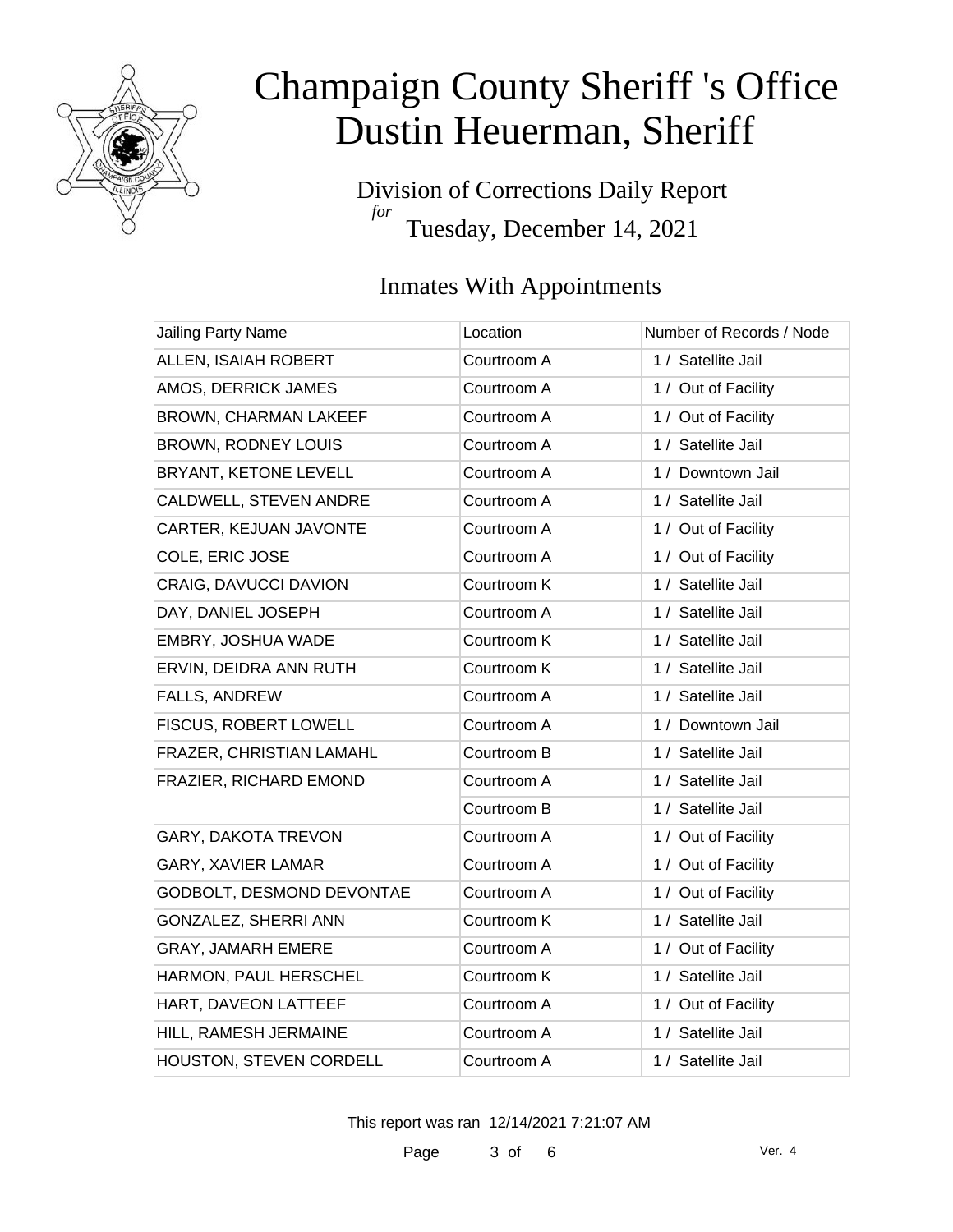

#### Division of Corrections Daily Report *for*

Tuesday, December 14, 2021

| HUNT, TEIGAN JAZAIREO        | Courtroom A | 1 / Out of Facility |
|------------------------------|-------------|---------------------|
| JACKSON, TERREL DANDRE       | Courtroom A | 1 / Satellite Jail  |
| JOHNSON, ANTONIO LASHAUN     | Courtroom A | 1 / Satellite Jail  |
| JOHNSON, REUBEN MONTE        | Courtroom A | 1 / Downtown Jail   |
|                              | Courtroom B | 1 / Downtown Jail   |
| <b>JOKICH, ANTON VEGO</b>    | Courtroom A | 1 / Downtown Jail   |
| JONES, CARLOS ANTONIO        | Courtroom A | 1 / Out of Facility |
| JONES, GLENN CLAYTON         | Courtroom A | 2 / Downtown Jail   |
| JOSLIN, JASON LEE            | Courtroom A | 1 / Satellite Jail  |
| KING, JULIUS EMANUEL         | Courtroom K | 1 / Satellite Jail  |
| KNIGHT, ERIC                 | Courtroom A | 1 / Out of Facility |
| KWIATKOWSKI, ROBERT JOHN     | Courtroom A | 1 / Downtown Jail   |
| LEMONS, DEANGELO DEVELLE     | Courtroom A | 1 / Out of Facility |
| LEWIS, LAWRENCE PAUL, Third  | Courtroom A | 2 / Satellite Jail  |
| MATA-OROZCO, OLEGARIO        | Courtroom A | 1 / Downtown Jail   |
| NEWBILL, DEVONTRE LAMONT     | Courtroom A | 1 / Out of Facility |
| PERRY, ROBERT, Junior        | Courtroom A | 1 / Out of Facility |
| PICKENS, DONTRELL DEMAR      | Courtroom A | 1 / Downtown Jail   |
| RODGERS, DYLAN ROBERT        | Courtroom A | 1 / Downtown Jail   |
| ROSS, TEVONTAE TERRANCE      | Courtroom A | 1 / Downtown Jail   |
| SANDERS, MICHAEL JEAN        | Courtroom K | 1 / Satellite Jail  |
| SHELTON, JOSIAH TIMOTHY      | Courtroom A | 1 / Downtown Jail   |
| SINGLETON, CORRIE DERRELL    | Courtroom A | 1 / Satellite Jail  |
| SMITH, JAMES NASHAUN, Junior | Courtroom A | 1 / Out of Facility |
| SPEARMENT, KENTRELL          | Courtroom A | 1 / Out of Facility |
| SULLIVAN, CODY MICHAEL       | Courtroom A | 1 / Downtown Jail   |
| TATE, JAVON MARQUIS          | Court       | 1 / Out of Facility |
|                              | Courtroom A | 1 / Out of Facility |
| THATCH, CALVIN ANTHONY       | Courtroom A | 1 / Out of Facility |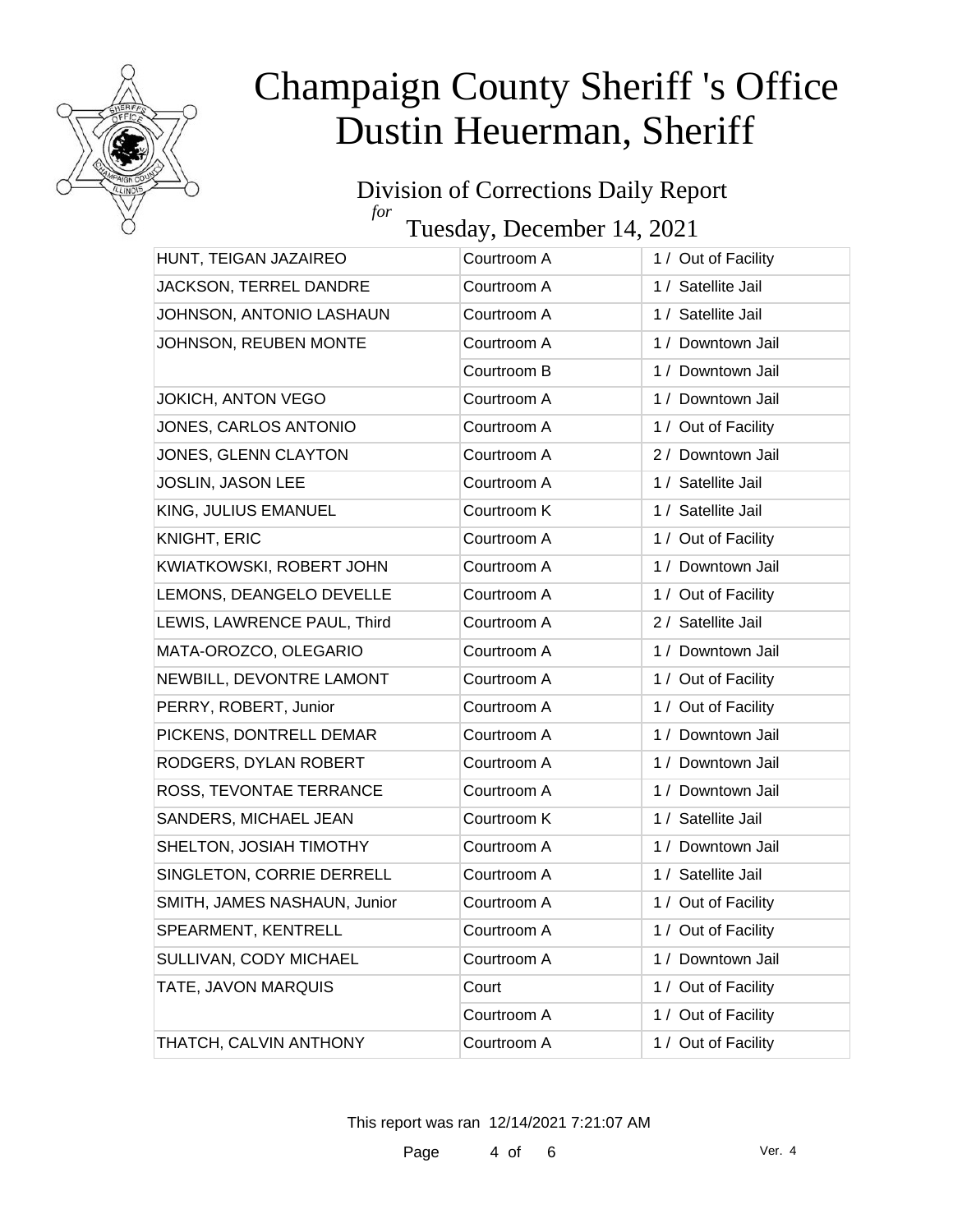

#### Division of Corrections Daily Report *for* Tuesday, December 14, 2021

| THOMAS, ELIJAH                 | Courtroom A | 1 / Satellite Jail  |
|--------------------------------|-------------|---------------------|
| THOMPSON, STEVEN ONEAL         | Courtroom A | 1 / Satellite Jail  |
| TRAVIS, JORDAN TESHAUN         | Courtroom A | 1 / Downtown Jail   |
| TUELL, ROBERT STEPHEN          | Courtroom A | 1 / Out of Facility |
| TULL, CHRISTOPHER MICHAEL      | Courtroom A | 1 / Satellite Jail  |
| <b>TURNER, AMARIO</b>          | Courtroom A | 1 / Out of Facility |
| VANDYKE, DARYL ANTHONY         | Courtroom A | 1 / Downtown Jail   |
| WADE, DEMETRIUS DARYL          | Courtroom A | 1 / Downtown Jail   |
| WANKEL, JONAH JAMES            | Courtroom A | 1 / Downtown Jail   |
| WEATHERALL, JOHNNY EARL JAMES  | Courtroom A | 1 / Out of Facility |
| <b>WELLS, JIAMANTE AMORE</b>   | Courtroom A | 1 / Out of Facility |
| <b>WILLIAMS, MICHAEL JAMES</b> | Courtroom A | 1 / Satellite Jail  |
| <b>WILLIAMS, REONTE REMIR</b>  | Courtroom A | 1 / Satellite Jail  |
| WOODS, MICHAEL LACKENDRICK     | Courtroom A | 1 / Out of Facility |

### **Transfers**

| <b>BROWN, KYRELL NAJUAN</b>       | Released on Own Recognizance             | Satellite Jail  |
|-----------------------------------|------------------------------------------|-----------------|
| CROSSLAND, KEVIN SHAWN            | <b>Surety Bond</b>                       | Downtown Jail   |
| DRIVER, JAMES JAMAR               | Released to Other Agency                 | Satellite Jail  |
| HUNTER, DENNIS RALPH              | Transfer to other state/county authority | Satellite Jail  |
| JOHNSON, ERIC DOMONTE             | Ordered Released                         | Satellite Jail  |
| JONES, JOHNNY MONTELL, Junior     | <b>Surety Bond</b>                       | Satellite Jail  |
| NASH, ELLIS, Junior               | Posted Bond                              | Satellite Jail  |
| PASLEY, SHAWN PATRICK             | Served Sentence of Incarceration         | Out of Facility |
| PRUITT, MICHAEL EUGENE, Junior    | Posted Bond                              | Satellite Jail  |
| READUS, LORENZO                   | <b>Surety Bond</b>                       | Satellite Jail  |
| <b>SNELL, THOMAS JAMES</b>        | Posted Bond                              | Satellite Jail  |
| WADE, ROY LEE                     | Posted Bond                              | Satellite Jail  |
| <b>WASHINGTON, ISHMON DERRLYE</b> | <b>Surety Bond</b>                       | Satellite Jail  |
| <b>WESLEY, FRANK LADELL</b>       | Released to Other Agency                 | Downtown Jail   |
|                                   |                                          |                 |